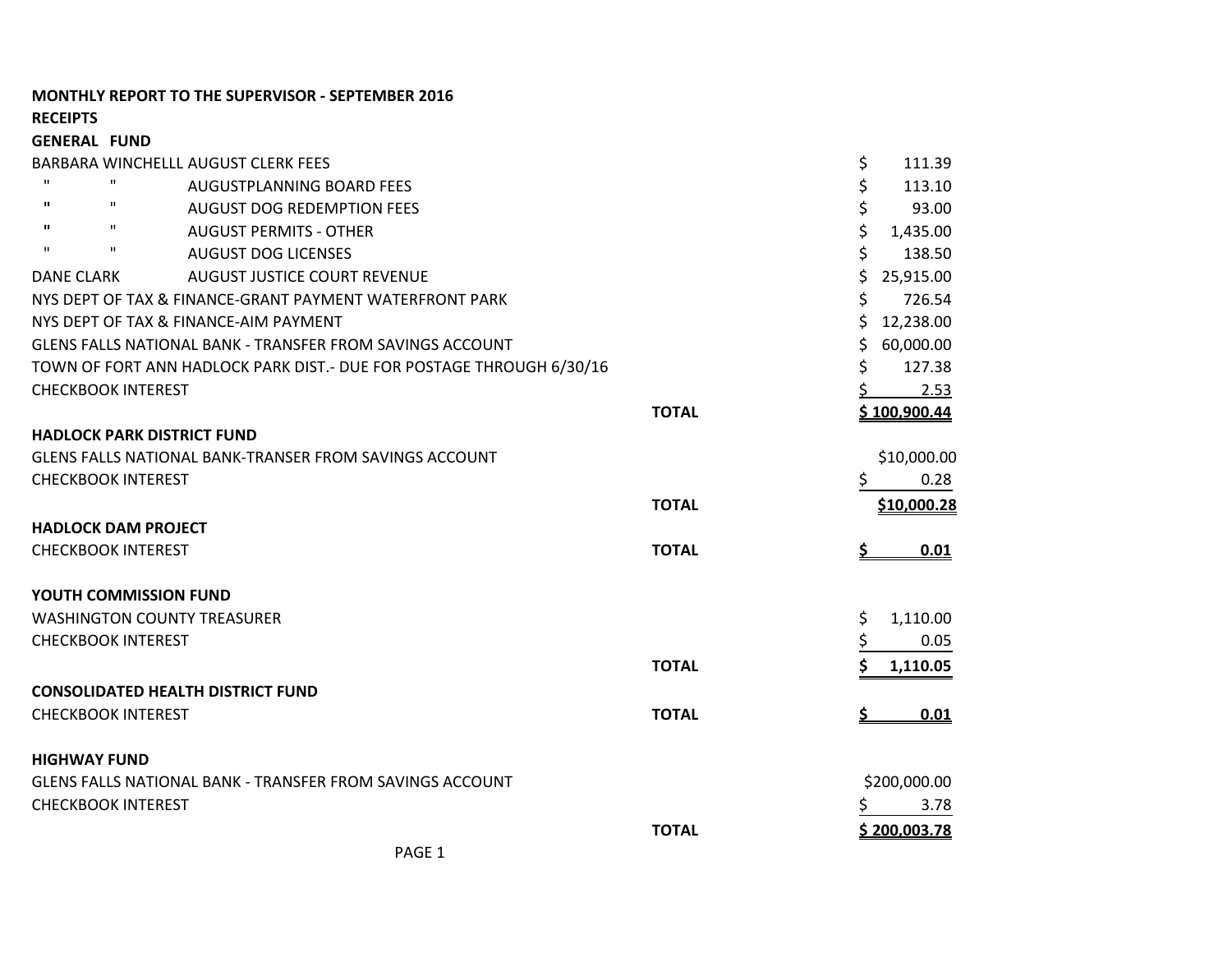| <b>GENERAL FUND SAVINGS ACCOUNT</b>          |                   |                  |                                        |
|----------------------------------------------|-------------------|------------------|----------------------------------------|
| <b>INTEREST ON ACCOUNT</b>                   |                   | <b>TOTAL</b>     | \$<br>27.88                            |
|                                              |                   |                  |                                        |
| <b>HADLOCK PARK DISTRICT SAVINGS ACCOUNT</b> |                   |                  |                                        |
| <b>INTEREST ON ACCOUNT</b>                   |                   | <b>TOTAL</b>     | \$<br>15.90                            |
| <b>HIGHWAY FUND SAVINGS ACCOUNT</b>          |                   |                  |                                        |
| <b>INTEREST ON ACCOUNT</b>                   |                   | <b>TOTAL</b>     | \$<br>16.66                            |
| <b>LOSAP SAVINGS ACCOUNT</b>                 |                   |                  |                                        |
| <b>INTEREST ON ACCOUNT</b>                   |                   | <b>TOTAL</b>     | \$<br>0.90                             |
| <b>TRUST &amp; AGENCY FUND</b>               | <b>HIGHWAY</b>    | <b>GENERAL</b>   | <b>HADLOCK PARK DISTRICT</b>           |
| <b>NYS RETIREMENT</b>                        | \$<br>620.40      | \$<br>468.87     | \$                                     |
| <b>HEALTH &amp; DENTAL INSURANCE</b>         | \$12,430.37       | \$<br>1,360.22   | \$                                     |
| <b>STATE TAX</b>                             | \$1,129.27        | \$<br>1,046.42   | \$<br>240.47                           |
| <b>FEDERAL TAX</b>                           | \$2,678.00        | \$<br>3,967.04   | \$<br>806.00                           |
| <b>FICA</b>                                  | \$.<br>3,887.36   | \$<br>3,368.22   | \$<br>1,423.42                         |
| <b>CHILD SUPPORT</b>                         | \$.<br>1,579.66   | \$               | \$                                     |
| <b>CREDIT UNION</b>                          | \$<br>660.00      | Ś<br>984.00      | \$                                     |
| AFLAC                                        | 94.12             | 64.80            | \$                                     |
| <b>TOTALS</b>                                | \$23,079.18       | 11,259.57        | 2,469.89                               |
| <b>CHECKBOOK INTEREST</b>                    |                   | \$0.27           |                                        |
|                                              |                   | <b>TOTAL</b>     | 36,808.91                              |
| <b>DISBURSEMENTS</b>                         |                   |                  | <b>HIGHWAY FUND-T/W</b>                |
| <b>GENERAL FUND</b>                          |                   |                  | <b>EQUIPMENT</b><br>\$47,500.00        |
| STATE COMPTROLLER - AUGUST JUSTICE COURT     |                   | \$15,795.00      | \$42,504.94<br><b>ABSTRACT</b>         |
| PAYROLL                                      |                   | \$.<br>22,074.02 | <b>HEALTH INSURANCE</b><br>\$12,015.97 |
| <b>TOWN SHARE FICA</b>                       |                   | 1,684.11<br>\$   | <b>TOTAL</b><br>\$102,020.91           |
| <b>TOWN BOARD EXPENSE</b>                    |                   | 704.29<br>\$     | <b>HIGHWAY FUND - O/V</b>              |
| <b>JUSTICE COURT EXPENSE</b>                 | PAGE <sub>2</sub> | \$<br>2,142.60   | <b>PAYROLL</b><br>\$25,916.12          |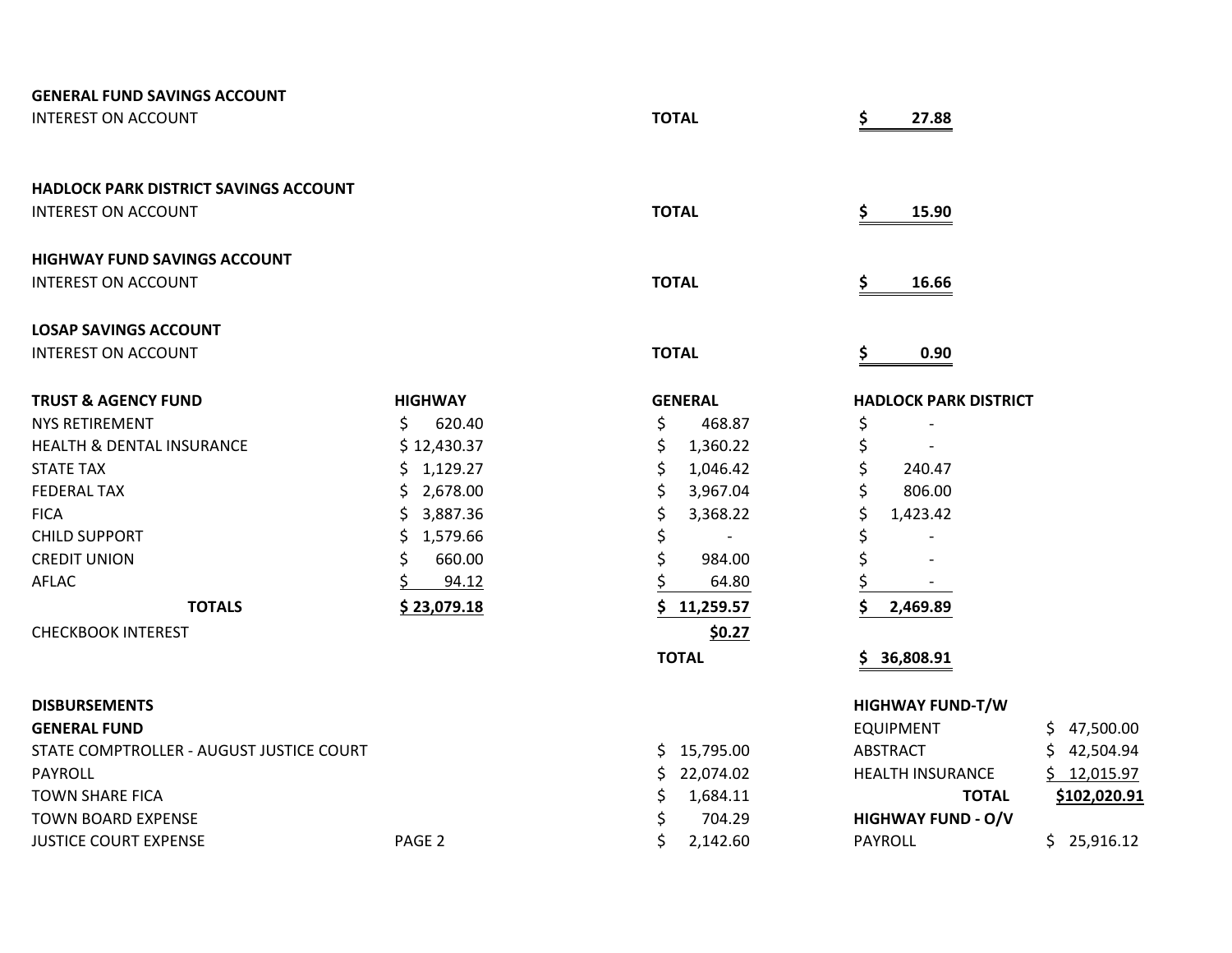| <b>SUPERVISORS EXPENSE</b><br><b>AUDITOR - LOSAP</b><br><b>ASSESSORS EXPENSE</b> |              | \$<br>\$<br>\$ | 35.19<br>3,000.00<br>2,377.57      | <b>TOWN SHARE FICA</b><br>ABSRACT<br><b>HEALTH INSURANCE</b> |              | S.<br>S  | 1,943.68<br>87,676.64 |
|----------------------------------------------------------------------------------|--------------|----------------|------------------------------------|--------------------------------------------------------------|--------------|----------|-----------------------|
| <b>TOWN CLERKS EXPENSE</b><br><b>ATTORNEY EXPENSE</b>                            |              | \$<br>Ś        | 160.48<br>13,748.47                |                                                              | <b>TOTAL</b> |          | \$115,536.44          |
| <b>BUILDINGS EXPENSE</b><br><b>CENTRAL COMMUNICATIONS</b>                        |              | \$<br>\$       | 2,361.03<br>221.11                 | <b>TOTAL HIGHWAY</b>                                         |              |          | <u>\$217,557.35</u>   |
| <b>CENTRAL MAILINGS</b><br><b>ENGINEER EXPENSE</b>                               |              | \$             | 1,248.48<br>565.00                 | <b>TRUST &amp; AGENCY FUND</b><br><b>FICA</b>                |              | \$       | 9,643.60              |
| SAFETY INSPECTION EXPENSE<br>FIRE COMPANY - FUEL                                 |              | \$             | 352.39<br>$\overline{\phantom{a}}$ | <b>STATE TAX</b><br><b>FEDERAL TAX</b>                       |              | \$       | 2,416.16<br>8,125.04  |
| HIGHWAY SUPERINTENDENT EXPENSE<br><b>STREET LIGHTS</b>                           |              |                | 718.82<br>168.90                   | <b>HEALTH INSURANCE</b><br><b>CREDIT UNION</b>               |              | S.<br>\$ | 13,790.59<br>1,644.00 |
| VILLAGE OF FORT ANN - SHARE OF STREETSCAPE GRANT<br>PLANNING BOARD EXPENSE       |              | S<br>\$        | 17,134.61<br>2,755.35              | <b>CHILD SUPPORT</b><br>AFLAC                                |              | \$<br>Ś  | 1,579.66<br>158.92    |
| <b>HEALTH INSURANCE</b>                                                          | <b>TOTAL</b> |                | 1,301.04<br><u>\$88,548.46</u>     | RETIREMENT                                                   |              |          | 1,089.27<br>38,447.24 |
| <b>HADLOCK PARK DISTRICT</b>                                                     |              |                |                                    |                                                              |              |          |                       |
| <b>PAYROLL</b><br><b>TOWN SHARE FICA</b>                                         |              | \$<br>\$       | 9,303.42<br>711.71                 |                                                              |              |          |                       |
| TOWN OF FORT ANN GENERAL FUND-DUE FOR POSTAGE THROUGH 6/30/16<br><b>ABSTRACT</b> |              |                | 127.38<br>1,106.86                 |                                                              |              |          |                       |
|                                                                                  | <b>TOTAL</b> |                | 11,249.37                          |                                                              |              |          |                       |
| <b>HADLOCK DAM PROJECT</b>                                                       | <b>TOTAL</b> | <u>\$_</u>     |                                    |                                                              |              |          |                       |
| YOUTH COMMISSION FUND<br><b>ABSTRACT</b>                                         |              | \$             | 871.50                             |                                                              |              |          |                       |
|                                                                                  | <b>TOTAL</b> | Ś.             | 871.50                             |                                                              |              |          |                       |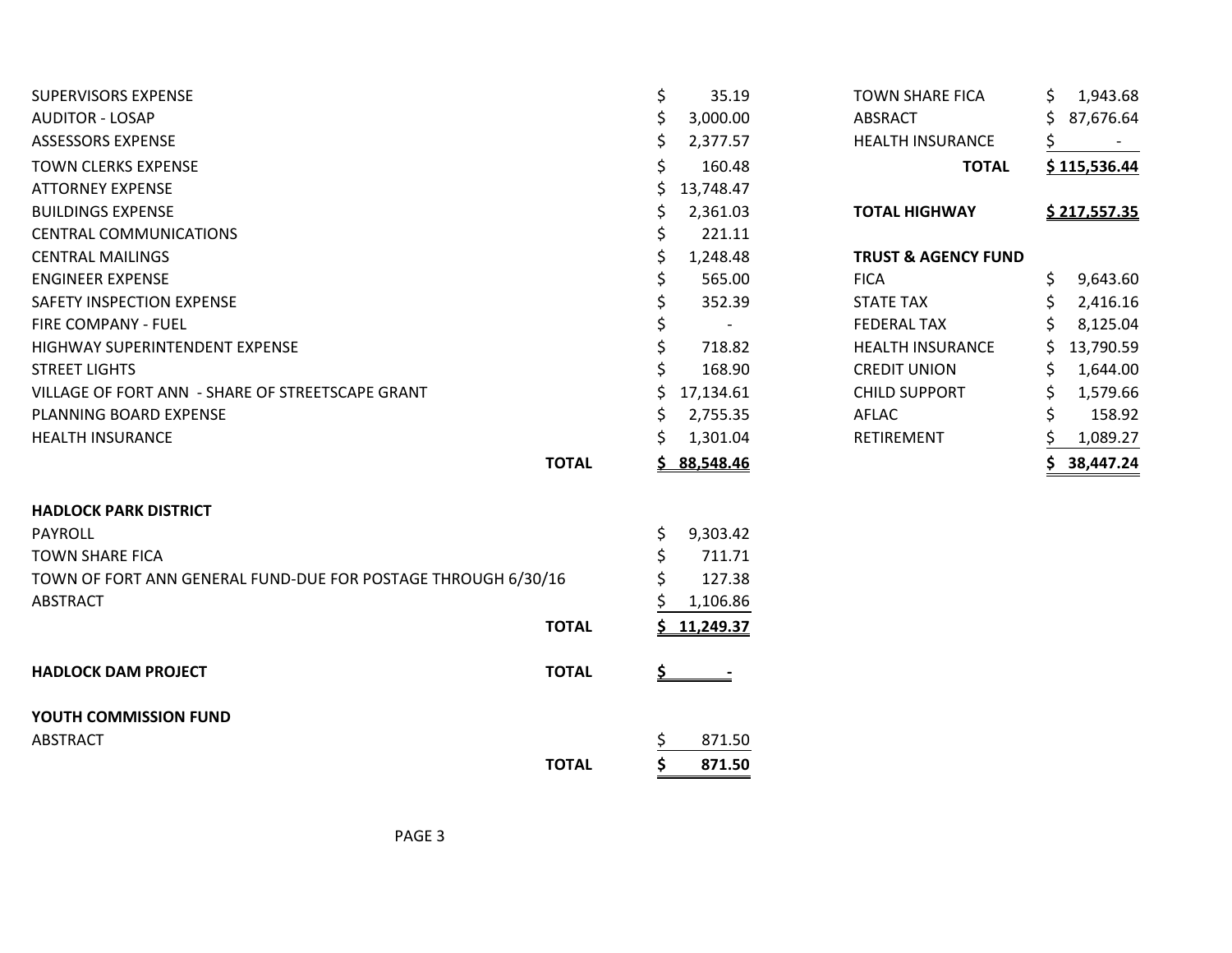| <b>CONSOLIDATED HEALTH</b>                   | <b>TOTAL</b> |                 |
|----------------------------------------------|--------------|-----------------|
| <b>GENERAL FUND SAVINGS ACCOUNT</b>          |              |                 |
| TRANSFER TO CHECKING ACCOUNT                 | <b>TOTAL</b> | 60,000.00<br>s  |
| <b>HADLOCK PARK DISTRICT SAVINGS ACCOUNT</b> |              |                 |
| TRANSFER TO CHECKING ACCOUNT                 |              | \$<br>10,000.00 |
|                                              | <b>TOTAL</b> | 10,000.00<br>S. |
| <b>HIGHWAY FUND SAVINGS ACCOUNT</b>          |              |                 |
| TRANSFER TO CHECKING ACCOUNT                 | <b>TOTAL</b> | \$200,000.00    |
| <b>LOSAP SAVINGS ACCOUNT</b>                 | <b>TOTAL</b> | \$              |